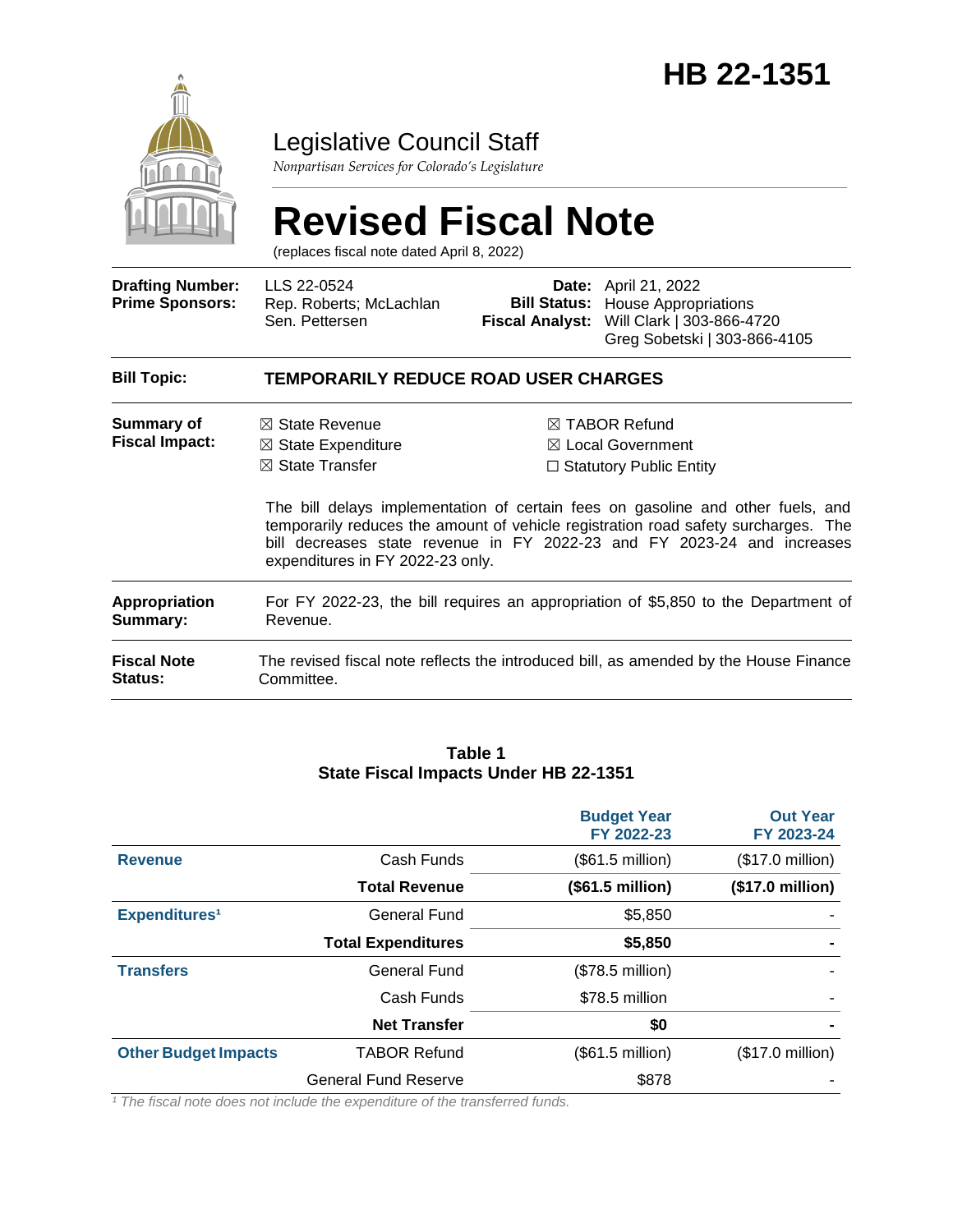# Page 2<br>April 21, 2022 **HB 22-1351**

# **Summary of Legislation**

Senate Bill 21-260 created phased-in road usage fees on gasoline and diesel fuel, and temporarily reduced the amount of the road safety surcharge, which is imposed annually when a motor vehicle is registered. This bill delays the start of the phased-in road usage fees from July 1, 2022, to April 1, 2023, and further reduces the amount of road safety surcharge for registrations in 2023. The bill makes transfers from the General Fund to both the State Highway Fund (SHF) and Highway Users Tax Fund (HUTF) to compensate for reductions to cash fund revenue caused by the fee delay and increased fee reduction. It also makes a technical change to statute to ensure that federal funds transferred to the HUTF in SB 21-260 are allocated from the HUTF to counties and municipalities.

## **State Revenue**

This bill is anticipated to decrease HUTF revenue by \$61.5 million in FY 2022-23 and by \$17.0 million in FY 2023-24. This revenue is shown in Table 2 and discussed below. The bill reduces revenue from the road usage fee and road safety surcharge, which are subject to TABOR.

| Table 2                  |  |
|--------------------------|--|
| Revenue Under HB 22-1351 |  |

|                              | FY 2022-23                | FY 2023-24       |
|------------------------------|---------------------------|------------------|
| Road Usage Fees (HUTF)       | $($44.8 \text{ million})$ |                  |
| Road Safety Surcharge (HUTF) | $($16.7 \text{ million})$ | (\$17.0 million) |
| <b>Total Revenue</b>         | (\$61.5 million)          | (\$17.0 million) |

**Highway Users Tax Fund.** The bill decreases state revenue from road usage fees that would have been collected in the first nine months of FY 2022-23, and decreases state revenue from the road safety surcharge in calendar year 2023, resulting in half-year impacts for FY 2022-23 and FY 2023-24.

- Road usage fees are currently set to be assessed on gasoline and diesel fuel purchases starting July 1, 2022. These fees begin at \$0.02 per gallon and are increased incrementally to reach \$0.08 per gallon in FY 2028-29. The bill delays the start of this fee collection to April 1, 2023, but does not change the scheduled fee amounts in future years.
- The road safety surcharge is a registration fee applied to all vehicles. The road safety surcharge is currently reduced for all vehicles by \$11.10 in 2022, and is set be reduced by \$5.55 in 2023. This bill reduces the fee by \$11.10 in 2023, rather than by \$5.55 as under current law.

The estimates shown in Table 2 reflect assumptions for fuel consumption and vehicle registrations consistent with the March 2022 Legislative Council Staff Forecast. Revenue from these fees and surcharges are distributed in shares of 60 percent to the SHF for state transportation projects, 22 percent to county governments, and 18 percent to municipal governments.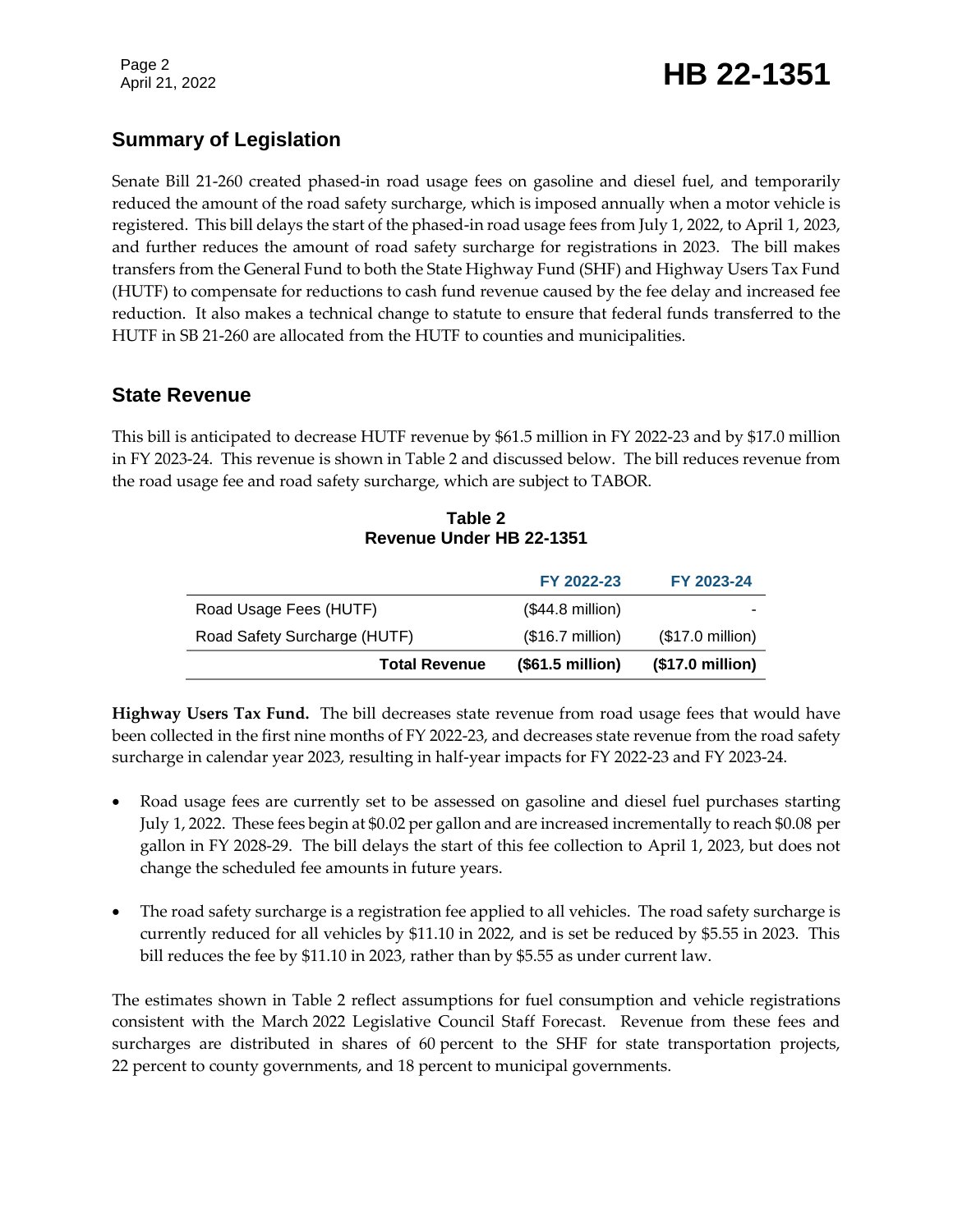# **State Transfers**

In FY 2022-23 only, the bill transfers \$78.5 million from the General Fund to the State Highway Fund and the Highway Users Tax Fund, as shown in Table 3 below. The transfer to the HUTF is allocated in shares of 55 percent for county governments and 45 percent for municipal governments.

#### **Table 3 Transfers Under HB 22-1351**

|                        |                     | FY 2022-23     | FY 2023-24 |
|------------------------|---------------------|----------------|------------|
| <b>General Fund</b>    |                     | (\$78,500,000) |            |
| State Highway Fund     |                     | \$47,100,000   |            |
| Highway Users Tax Fund |                     | \$31,400,000   |            |
|                        | <b>Net Transfer</b> | \$0            |            |

**Net impacts.** Table 4 below presents the net impacts of revenue changes and transfers expected under the bill on the General Fund, the State Highway Fund in the Department of Transportation, and distributions from the state to county and municipal governments for transportation projects. The net impact of the transfer and fee changes is to increase money available in FY 2022-23, and reduce funding available in FY 2023-24. The bill has no fiscal impact beyond FY 2023-24.

#### **Table 4 Net Impacts of Revenue and Transfers on Transportation Projects Under HB 22-1351**

|                              | FY 2022-23   | FY 2023-24     |
|------------------------------|--------------|----------------|
| State Highway Fund           | \$10,200,000 | (\$10,200,000) |
| <b>County Governments</b>    | \$3,740,000  | (\$3,740,000)  |
| <b>Municipal Governments</b> | \$3,060,000  | (\$3,060,000)  |

# **State Expenditures**

The bill increases state expenditures in the Department of Revenue by \$5,850 in FY 2022-23 only, paid from the General Fund. These costs are required to update the Driver License, Record, Identification and Vehicle Enterprises Solutions (DRIVES) system. Programming costs are based on 26 hours of programming at a rate of \$225 per hour.

In addition, the DOR will be required to update rules, forms, manuals, and the department's website to reflect the change in law; provide training to authorized agents, Title and Registration Section staff, and law enforcement; and program the fee change reduction of the Road Safety Surcharge in the Colorado Operations Resource Engine (CORE) system. Any workload increases or costs associated with these activities can be accomplished within existing appropriations.